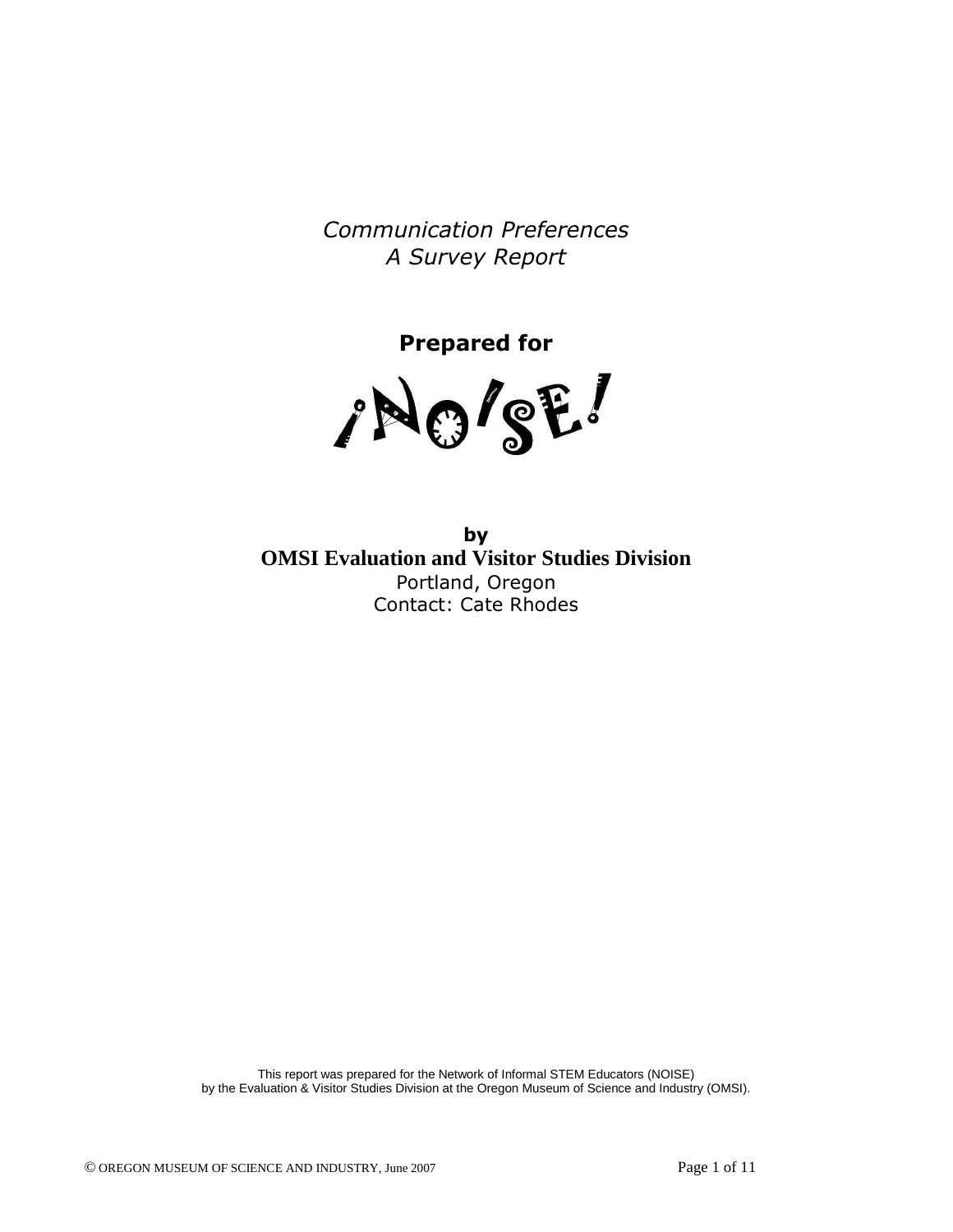# **NOISE Communication Survey Report**

### **Objectives**

The objective of this survey was to learn about NOISE members' preferences for NOISE communications. NOISE members were asked what information they wanted to receive from NOISE and how NOISE should communicate that information. NOISE is also interested in expanding its network, so survey respondents were given the opportunity to provide contact information for, or forward the survey to, any potentiallyinterested individuals.

### **Methods**

#### **Participants**

The survey was sent to 85 NOISE members from 61 different organizations. A total of 31 individuals, from 25 different organizations, completed the survey (39% response rate among individuals, 41% response rate among organizations).

#### **Survey instrument**

The survey instrument contained three questions. First, survey respondents were asked to enter their contact information. Next, respondents were asked a question that required them to match types of information with formats for communicating that information. Respondents were able to pick one or more formats for each type of information. They were also able to suggest another form of communication or simply no communication at all for that topic. If respondents chose "other form of communication," they were asked to use the box provided to describe what that form might be. After the communication question, respondents were offered the opportunity to provide contact information for additional colleagues who might be interested in participating in NOISE. Respondents were able to enter contact information for up to three individuals, at which point they were asked to e-mail NOISE staff with any additional names. They were also encouraged to forward the survey to other interested individuals.

There were three versions of the survey. Each version varied slightly the order in which the types of information and the communication formats were presented. This was to ensure that order did not overly influence participants' preferences. The NOISE members were divided into three groups and a different copy of the survey was sent to each group. One version of the survey instrument is in Appendix A.

In addition, the delivery program that was used to send the e-mail, MailChimp, provided information about the "open rates," "click rates," and "completion rates" for the survey. This company also provides e-mail marketing resources and data on industry standards for campaign success rates. These data are presented in this report.

#### **Survey procedure**

The survey was sent to NOISE members via a Web-based e-mail delivery program called MailChimp. Using this service, an identical HTML e-mail was sent to all participants that explained the purpose of the survey and contained a link to the survey; the survey was available in "text" format as well. The e-mail was sent to NOISE members on Wednesday, May 30, and they were asked to complete the survey by Monday, June 4. The HTML e-mail is in Appendix B.

Wednesday, May 30, was chosen as the day to send the e-mail for a variety of reasons. In the "e-marketing" industry, there is a great deal of debate about what day is the "best day to send" an email campaign. Despite this debate, most email campaigns are sent midweek. The times at which recipients are more likely to open an e-mail or more likely to click on a link within an e-mail also vary (ExactTarget. Retrieved 6/8/07, 1:56pm, http://email.exacttarget.com/pdf/Best-Day.pdf). Most e-marketers say that there is no best time to send; it simply depends. The following report from "ExactTarget email solutions" is suggested for further reading: http://email.exacttarget.com/pdf/Best-Day.pdf.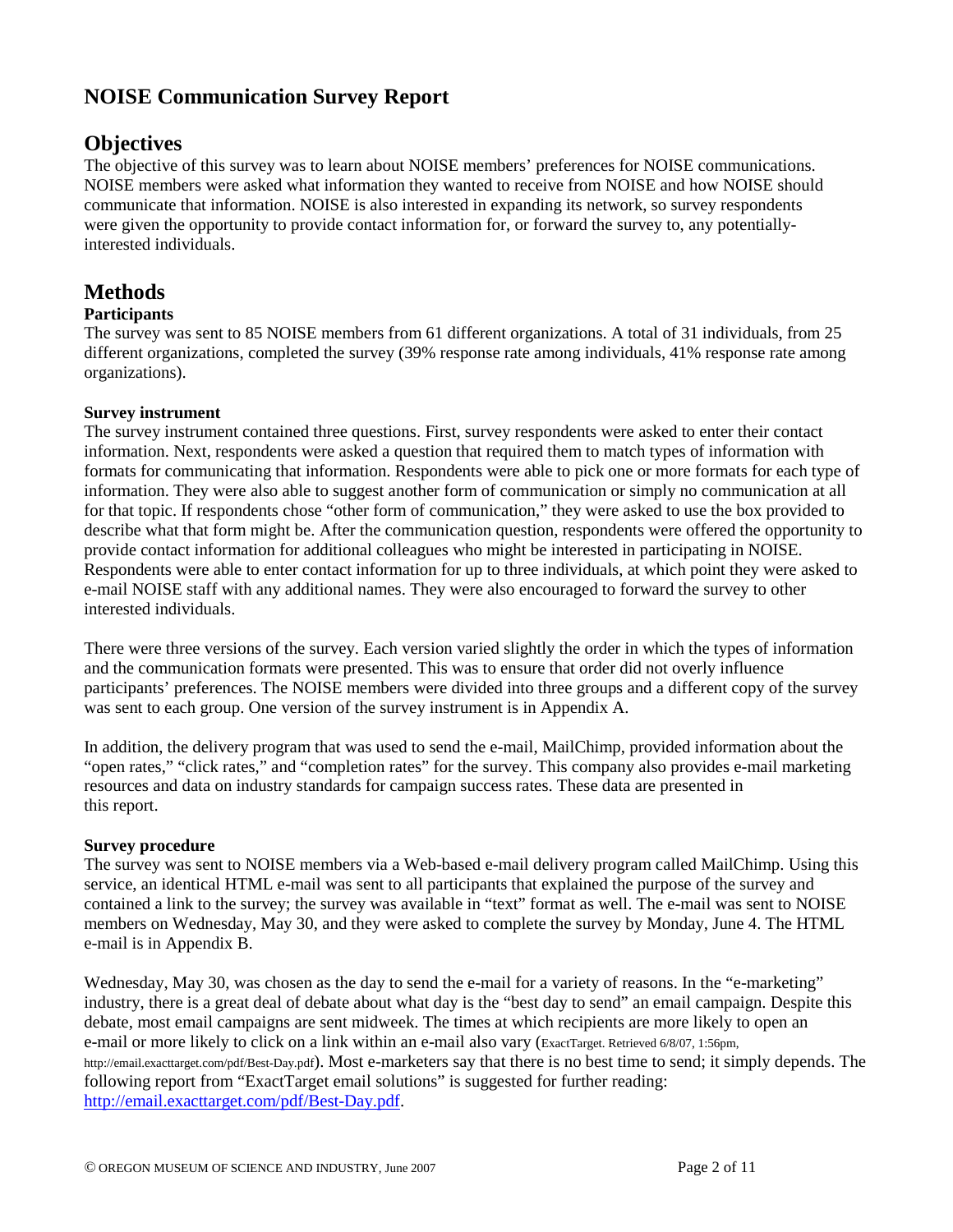Due to the fact that NOISE recipients opted into the NOISE member e-mail list, it was more likely that the e-mail would be received and opened. However, steps were taken to increase the likelihood that recipients would not only open the e-mail but also click on the link to the survey. The survey e-mail was ready to be sent to recipients on Thursday, May 24. However, due to the Memorial Day holiday weekend, the survey e-mail was not sent until Wednesday of the following week. Many people ended their work week early, or were traveling over the weekend, or both, thus it was expected that individuals would not be likely to open e-mails over the weekend, and that they would have a large amount of e-mail to catch up on after the long weekend.

This decision was made, in part, thanks to the e-mail marketing tools and resources provided on the MailChimp website; these findings may help inform e-mail sending "best practices." MailChimp conducted a study of open rates for approximately 2,000 of its own HTML e-mail campaigns. The study found that of the total number of people who would eventually open those e-mails:

- nearly 1/3 will open **within the first hour** of sending
- the majority  $(53%)$  will open within 6 hours
- 78% will have opened within 1 day
- within 1 week, 95% of openers will have opened
- and people will still open your email a full 30 days after sending. (MailChimp. "Nearly One Third of Opens Occur within 1 Hour." Retrieved 6/6/07, 11:15am, http://mailchimp.blogs.com/blog/2006/09/nearly\_one\_thir.html)

In addition to sending time and open rates, a number of other important factors contribute to the success of an e-mail campaign, such as subject line and e-mail formatting. Subject line, especially, is important so as to avoid SPAM filters, which look for "gimmicky" or "sales-like" appeals.

MailChimp conducted an internal study to look at successful subject lines. Table 1 presents sample MailChimp subject lines that have the "best" and "worst" open rates.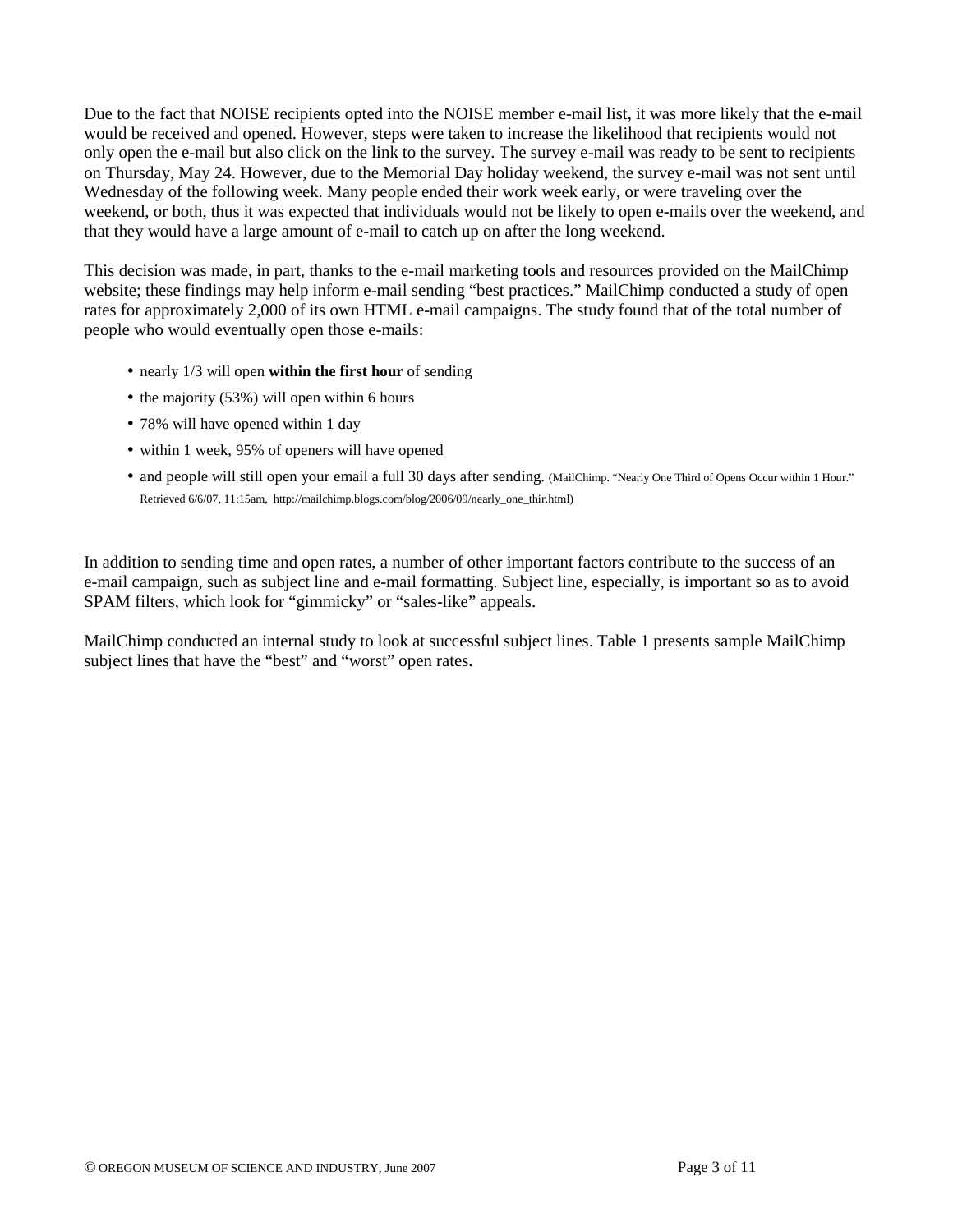### Table 1. MailChimp E-mail Marketing Subject Line Comparison

|    | <b>Best Open Rates (60%-87%)</b>               |    | Worst Open Rates (1%-14%)                        |
|----|------------------------------------------------|----|--------------------------------------------------|
| 1. | [COMPANYNAME] Sales & Marketing Newsletter     | 1. | Last Minute Gift-We Have The Answer              |
| 2. | Eye on the [COMPANYNAME] Update (Oct 31-       | 2. | Valentines-Shop Early & Save 10%                 |
|    | Nov $4)$                                       | 3. | Give a Gift Certificate this Holiday             |
| 3. | [COMPANYNAME] Staff Shirts & Photos            | 4. | Valentine's Day Salon and Spa Specials!          |
| 4. | [COMPANYNAME] May 2005 News Bulletin!          | 5. | Gift Certificates-Easy & Elegant Giving-Let Them |
| 5. | [COMPANYNAME] Newsletter-February 2006         |    | Choose                                           |
| 6. | [COMPANYNAME] Newsletter-January 2006          | 6. | Need More Advertising Value From Your Marketing  |
|    | $[*$ FNAME $*$ * LNAME $*$ ]                   |    | Partner?                                         |
| 7. | [COMPANYNAME] and [COMPANYNAME]                | 7. | [COMPANYNAME] Pioneers in Banana Technology      |
|    | Invites You!                                   | 8. | [COMPANYNAME] Moves You Home for the Holidays    |
| 8. | Happy Holidays from [COMPANYNAME]              | 9. | Renewal                                          |
| 9. | ATTENTION [COMPANYNAME] Staff!                 |    | 10. Technology Company Works with [COMPANYNAME]  |
|    | 10. ATTENTION [COMPANYNAME] West Staff!!       |    | on Bananas Efforts                               |
|    | 11. Invitation from [COMPANYNAME]              |    | 11. [COMPANYNAME] Update-A Summary of Security   |
|    | 12. [COMPANYNAME] Jan/Feb 2006 Newsletter      |    | and Emergency Preparedness News                  |
|    | 13. Website news-Issue 3                       |    | 12. Now Offering Banana Services!                |
|    | 14. Upcoming Events at [COMPANYNAME]           |    | 13. It's still summer in Tahoe!                  |
|    | 15. [COMPANYNAME] Councils: Letter of Interest |    | 14. [COMPANYNAME] endorses [COMPANYNAME] as      |
|    | 16. [COMPANYNAME] Coffee Exchange-Post-        |    | successor                                        |
|    | Katrina Update                                 |    | 15. [COMPANYNAME] Holiday Sales Event            |
|    | 17. We're Throwing a Party                     |    | 16. The Future of International Trade            |
|    | 18. October 2005 Newsletter                    |    | 17. [COMPANYNAME] for your next dream home.      |
|    | 19. [COMPANYNAME]: 02.10.06                    |    | 18. True automation of your Banana Research      |
|    | 20. [COMPANYNAME] Racing Newsletter            |    | 19. [COMPANYNAME] Resort—Spring into May Savings |
|    |                                                |    | 20. You Asked For More                           |
|    |                                                |    |                                                  |

\* Study only included campaigns sent to at least 100 recipients.

(MailChimp. "Email Marketing Subject Line Comparison." Retrieved 6/6/07, 11:17am, http://www.mailchimp.com/resources/subject-line-comparison.phtml)

Mail Chimp conducted this study in response to questions from new e-mail marketers about how to maximize their "open rates." MailChimp analyzed more than forty million e-mails sent by its own customers to determine which ones had the highest open rates and which ones had the lowest open rates. MailChimp then compared the subject lines of twenty e-mails from the "high open rate" group and the "low open rate group." (See Table 1 above.)

MailChimp tracks open rates for all of the campaigns that are sent through its service. In addition, the company tracks "click rates"—this is when someone actually "clicks" on a URL that is embedded in an e-mail. Below are the "open rates," "click rates," and "survey completion rates" for the NOISE Communication Survey (Table 2).

The table shows who received the survey e-mail, who opened the survey e-mail, who clicked on a link to the survey that was embedded within the e-mail, who started the survey, and who actually took the survey. The total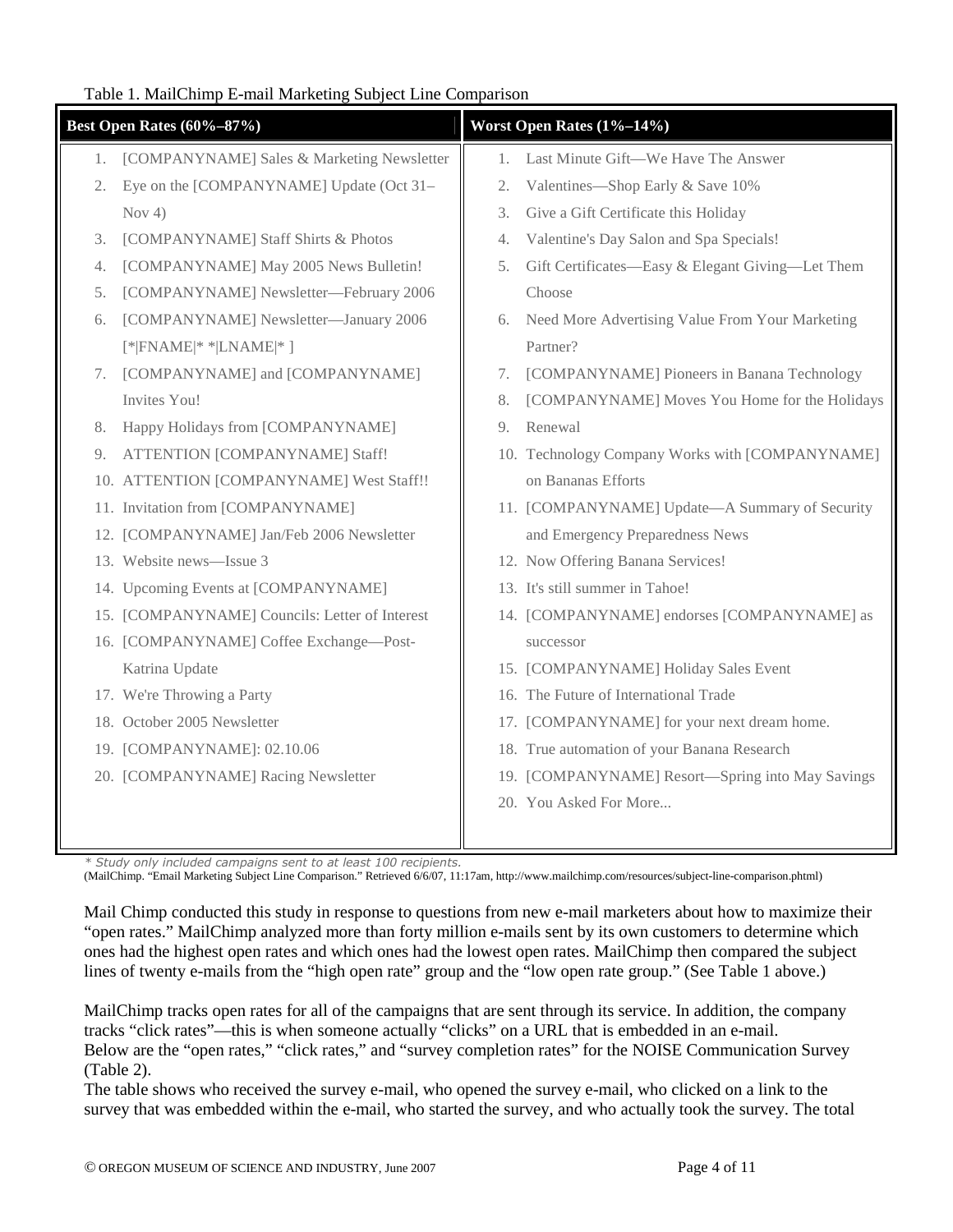number of individuals is listed for each of these categories. Percentages are listed for each category when relevant; they are based on the percentage of total recipients and the percentage of people who actually took the survey. Please note that the "survey completion rates" were not tabulated by MailChimp; these rates were gathered based on the actual surveys recorded within the separate survey program, SurveyMonkey.

| <b>Campaign statistics</b>               | <b>Total</b> | <b>Percentage from Percentage from</b><br>all recipients | survey takers                         |
|------------------------------------------|--------------|----------------------------------------------------------|---------------------------------------|
| <b>Recipients of survey</b>              | 85           | 100\%                                                    |                                       |
| <b>Recipients who opened</b>             | 41           | 48% opened                                               | 76% who opened<br>took survey         |
| <b>Recipients who clicked</b>            | 36           | 42% clicked                                              | 86% who clicked<br>took survey        |
| <b>Recipients who started the survey</b> | 33           | 39%                                                      | 94% who started<br>survey finished it |
| <b>Recipients who took survey</b>        | 31           | 36%                                                      |                                       |

| Table 2. NOISE Communication E-mail Campaign Statistics, Open, Click, and Survey Completion Rates |  |  |
|---------------------------------------------------------------------------------------------------|--|--|
|---------------------------------------------------------------------------------------------------|--|--|

In addition to tracking the "success" of e-mail campaigns, MailChimp provides data on how different e-mail campaigns perform, on average, by industry. The "open" and "click" rates represent the percentages of individuals who either "opened" the e-mail or "clicked" on a link within the e-mail. The "soft" and "hard" bounces refer to e-mails that were not successfully delivered to an individual's e-mail inbox. A "soft bounce" means that the inbox is "temporarily unavailable" (e.g., it might have been full at the time of attempted delivery). A "hard bounce" means that the e-mail address "failed" (e.g., the address may have contained an error, the account may no longer exist, or a SPAM filter may have blocked it). Below are some sample industry performance statistics, along with the NOISE Communication Survey statistics (Table 3).

Table 3. Average E-mail Campaign Statistics of MailChimp Customers by Industry and for the NOISE Survey

| <b>Type of Company</b>                                                                                                                                                                                                                                                                 | <b>Open</b><br>Rate | <b>Click</b><br>Rate | Soft<br><b>Bounces</b> | Hard<br><b>Bounces</b> | <b>Abuse</b><br><b>Complaints</b> | <b>Unsubscribes</b> |  |  |
|----------------------------------------------------------------------------------------------------------------------------------------------------------------------------------------------------------------------------------------------------------------------------------------|---------------------|----------------------|------------------------|------------------------|-----------------------------------|---------------------|--|--|
| <b>NOISE Communication Survey</b>                                                                                                                                                                                                                                                      | 48.00%              | 42.00%               | 0%                     | $0\%$                  | 0%                                | 0%                  |  |  |
| <b>Education</b>                                                                                                                                                                                                                                                                       | 37.50%              | 7.08%                | 4.80%                  | 7.39%                  | $0.02\%$                          | 0.11%               |  |  |
| Non-profit                                                                                                                                                                                                                                                                             | 36.59%              | 11.67%               | 4.92%                  | 7.58%                  | 0.03%                             | 0.09%               |  |  |
| WEIGHTED AVERAGES'                                                                                                                                                                                                                                                                     | 17.76%              | 14.56%               | 3.16%                  | 4.25%                  | $0.04\%$                          | 0.12%               |  |  |
| <sup>1</sup> The "Weighted Average" figures come from a very large proportion of campaigns from customers who classified themselves as "Other."<br>Clieds and grow rates are heard on "grosseschil delivering". A "grosseschil delivery" is an a mail that did not hard or soft hourse |                     |                      |                        |                        |                                   |                     |  |  |

is an e-mail that did not hard or s

(MailChimp. "Email Marketing Benchmarks for Small Businesses: Average open, click, bounce and abuse complaint rates by industry." Retrieved June 6, 2007, 11:15am, http://www.mailchimp.com/resources/email\_marketing\_benchmarks.phtml)

There are many tactics to running a successful e-mail campaign. One effective step that can increase the likelihood that recipients will open an e-mail is preparing them for receiving that e-mail. This can be done by sending e-mails on a set schedule. An example of this is the *Mostly Monday Memo* that OMSI sends to teachers each Monday. To improve its e-mail campaigns, and successfully communicate information to its members, NOISE may want to consider conducting further research on these and other topics related to "e-marketing."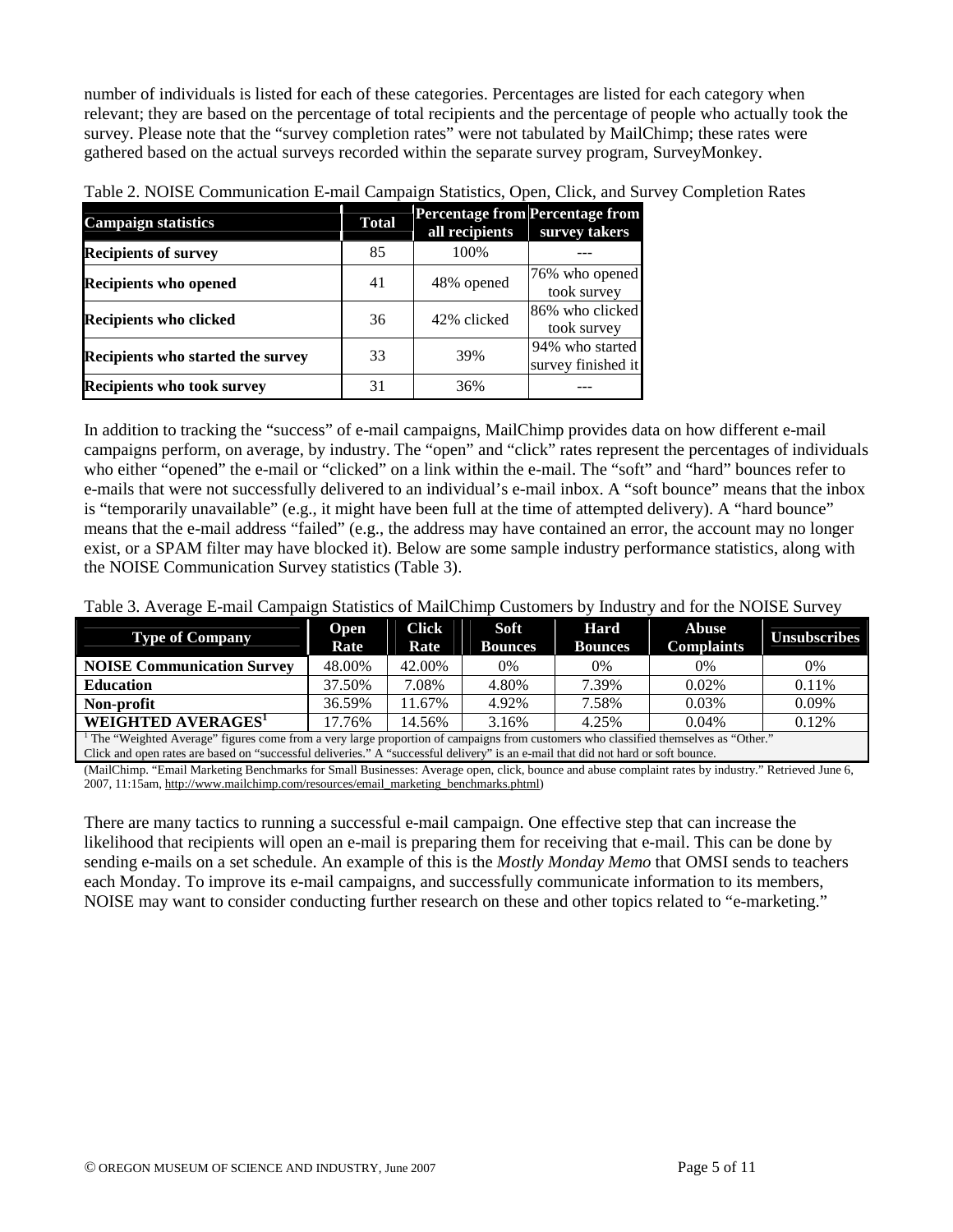# **Results**

#### **Question 1**

Survey respondents were asked to provide their first and last names and their contact information. A total of 33 individual respondents entered at least their first and last names, but only 31 respondents proceeded to complete the survey. These 31 individuals represented 25 different organizations. See Table 4.

Table 4. Organizations/Institutions Represented by Survey Respondents

| <b>Organizations/Institutions</b>         |                                            |  |  |  |  |  |  |  |
|-------------------------------------------|--------------------------------------------|--|--|--|--|--|--|--|
| 1. Baker 5J School District               | 14. Oregon Trout                           |  |  |  |  |  |  |  |
| <b>Business Education Compact</b>         | 15. Oregon University System               |  |  |  |  |  |  |  |
| <b>Education Soaring</b><br>3.            | 16. Oregon Zoo                             |  |  |  |  |  |  |  |
| Friends of Pine Mountain Observatory      | 17. Portland Parks Environmental Education |  |  |  |  |  |  |  |
| George Fox University<br>5.               | 18. Portland State University              |  |  |  |  |  |  |  |
| Hillsboro High School<br>6.               | 19. Saturday Academy                       |  |  |  |  |  |  |  |
| Intel                                     | 20. Science Works Hands-On Museum          |  |  |  |  |  |  |  |
| The Lemelson Foundation<br>8.             | 21. Society of Women Engineers             |  |  |  |  |  |  |  |
| 9. Oregon Health Career Center            | 22. South Albany High School               |  |  |  |  |  |  |  |
| 10. Oregon Health Science University      | 23. University of Oregon                   |  |  |  |  |  |  |  |
| 11. Oregon Museum of Science and Industry | 24. Wildlife Safari                        |  |  |  |  |  |  |  |
| 12. Oregon Science Teachers Association   | 25. Willamette University                  |  |  |  |  |  |  |  |
| 13. Oregon State University               |                                            |  |  |  |  |  |  |  |
|                                           |                                            |  |  |  |  |  |  |  |

### **Question 2**

Using a matrix, similar to the table below, survey respondents were asked to match certain types of information with the way in which they wanted that information communicated. Respondents could choose more than one format for communicating each type of information (i.e., an individual could choose to have information about the NOISE Conference communicated via e-mail *and* via a website). In addition, respondents were given the option to select "no communication" or "other form of communication." If respondents selected "other form of communication," they were asked to explain their preferred communication format. Interestingly, no survey respondents selected "no communication." The survey responses are listed by type of information in Table 5.

|  |  | Table 5. Preferred Formats for Communicating Certain Types of Information (31 respondents) |
|--|--|--------------------------------------------------------------------------------------------|
|  |  |                                                                                            |

| Communication<br>Format        | <b>NOISE</b><br><b>Conference</b> | Committee<br><b>Meetings</b> | <b>Professional</b><br><b>Development</b> | <b>STEM</b><br><b>Resources</b> | <b>Program</b><br><b>Offerings</b> | Members'<br><b>Contact Info</b> | Peer-to-Peer<br>Communication | Total (avg. $#$<br>responses) |
|--------------------------------|-----------------------------------|------------------------------|-------------------------------------------|---------------------------------|------------------------------------|---------------------------------|-------------------------------|-------------------------------|
| <b>E-mail (listserv)</b>       | 18                                | 17                           | 17                                        | 11                              | 15                                 | 11                              | 12                            | 101(14)                       |
| <b>E-mail (personal)</b>       | 14                                | 17                           | 8                                         | 8                               | q                                  | 9                               | 24                            | 89(13)                        |
| Website                        | 9                                 | 6                            | 13                                        | 19                              | 16                                 | 13                              |                               | 78(11)                        |
| Print brochure/<br>catalog     |                                   | $\Omega$                     |                                           |                                 | h                                  |                                 |                               | 19(3)                         |
| Phone                          |                                   |                              |                                           |                                 |                                    |                                 |                               | 9(1)                          |
| <b>Blog</b>                    |                                   |                              | ◠                                         |                                 |                                    | 0                               |                               | 8(1)                          |
| Snail mail                     |                                   |                              | ∍                                         |                                 |                                    |                                 |                               | 8(1)                          |
| Online msg. board              | $\theta$                          |                              | $\Omega$                                  |                                 |                                    | $\Omega$                        |                               | 7(1)                          |
| Other form of<br>communication |                                   |                              | $\Omega$                                  |                                 |                                    |                                 |                               | 1(0)                          |
| No communication               | $\Omega$                          |                              |                                           |                                 |                                    |                                 |                               |                               |

The survey results are described below in terms of 1) the most commonly selected formats across the respondent group and 2) the most commonly selected formats for individuals within the group.

First, for communicating all types of information (NOISE Conference, Committee Meetings, Professional Development, STEM Resources, Program Offerings, Members' Contact Information, and Peer-to-Peer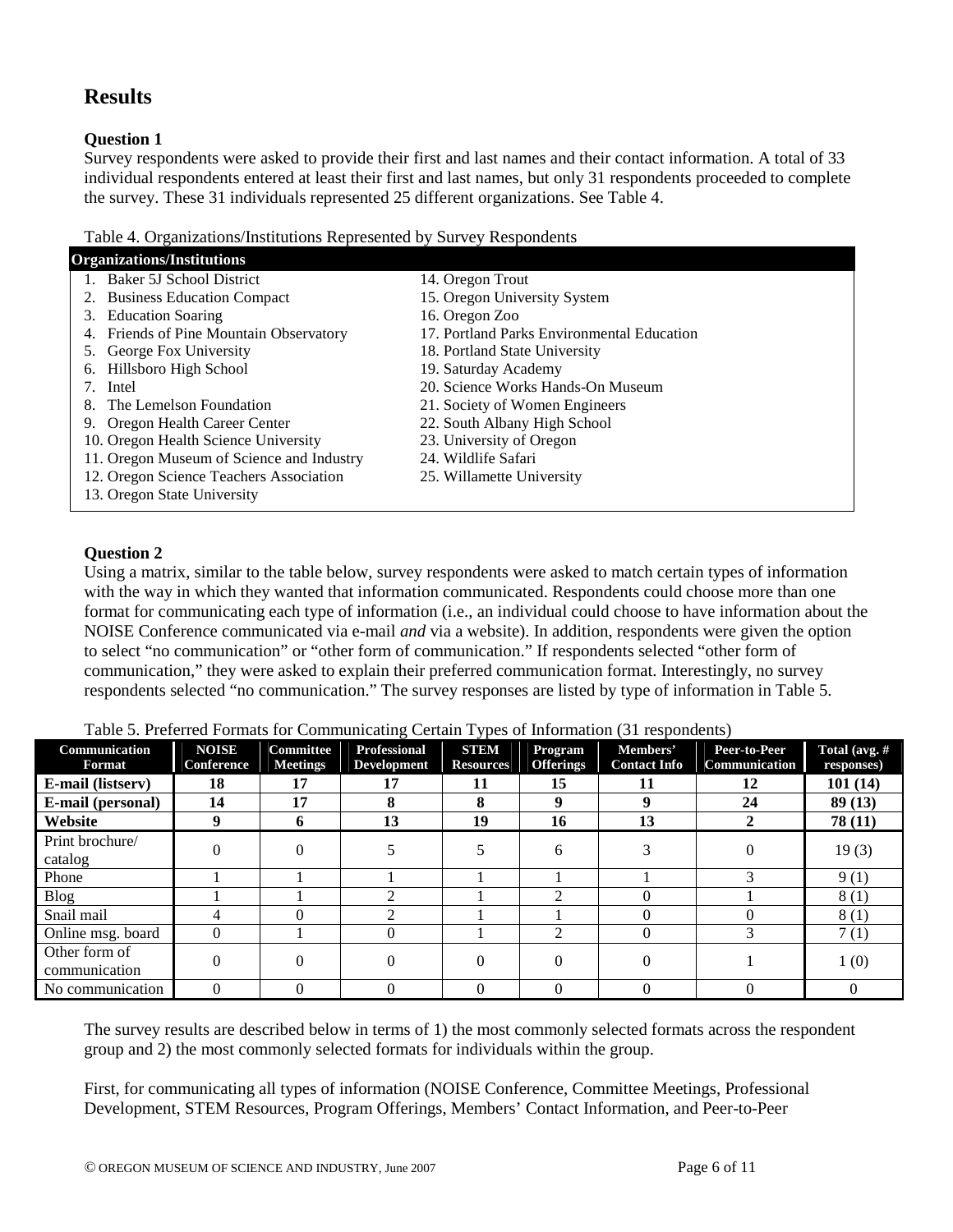Communication), the most commonly selected formats across the respondent group were listserv e-mail, personal e-mail, and website. In fact, a close examination of the data revealed that every individual selected one of these three options at least once (see Appendix C for more detail).

These preferences may have been expected among this particular group, but it should be noted that the survey was sent via e-mail and was Web-based, which may have resulted in a disproportionate number of responses from those individuals' who prefer e-mail and the Web. If NOISE would like to confirm whether or not email and websites are truly the preference of most NOISE members, a phone survey could be conducted with members who did not respond to the Web-based survey to ask their preferences.

Second, listserv e-mail, personal e-mail, and website were also the most commonly selected formats for individuals within the group. A close examination of the data revealed that respondents consistently showed a preference for one of the three most commonly selected formats (listserv e-mail, personal e-mail, or website) (see Appendix C for more detail). That is, all but one of the 31 respondents chose the same communication format for at least four of the seven types of information.

The final portion of this question asked respondents to suggest alternate communication formats. The responses to this question included in-person communication (e.g., RAPs at conferences, etc.), a digest option for listserv e-mails, and website information (such as Members' Contact Information, STEM Resources, and Program Offerings) in a printer-friendly, downloadable format. See Table 6.

| <b>Additional communication formats</b>                          | <b>Respondents</b> |
|------------------------------------------------------------------|--------------------|
| E-mail (listserv)                                                |                    |
| Offer a digest format                                            |                    |
| Website                                                          |                    |
| Members' contact info in a printer-friendly, downloadable format |                    |
| STEM resources in a printer-friendly, downloadable format        |                    |
| Program offerings in a printer-friendly, downloadable format     |                    |
| Peer-to-peer                                                     |                    |
| In person (RAPs)                                                 |                    |

Table 6. Additional Communication Formats and Suggestions for Existing Formats (2 respondents)

To summarize the results of Question 2, the respondent group demonstrated a strong preference for listserv e-mail, personal e-mail, and website communication, no matter the type of information being communicated. Individuals within the group demonstrated strong preferences for a single one of these three formats—some preferring listserv e-mail, some personal e-mail, and some websites. Given these findings, NOISE may want to offer all information in all three formats to provide NOISE members the opportunity to choose the format that best suits their needs.

### **Question 3**

The final question allowed survey respondents the opportunity to provide names and contact information for other individuals who would be interested in joining NOISE. Of the 31 survey respondents, four offered contact information for additional individuals. Contact information was provided for five new individuals; all of these individuals were from organizations/institutions that are currently represented in NOISE.

Survey respondents were also encouraged to forward the survey e-mail to other potentially interested individuals. While survey respondents may have forwarded the e-mail directly to other individuals, no survey respondents clicked on the "Forward This E-mail" to send the survey to others. Of the survey respondents, only one was from an organization that was not formerly affiliated with NOISE.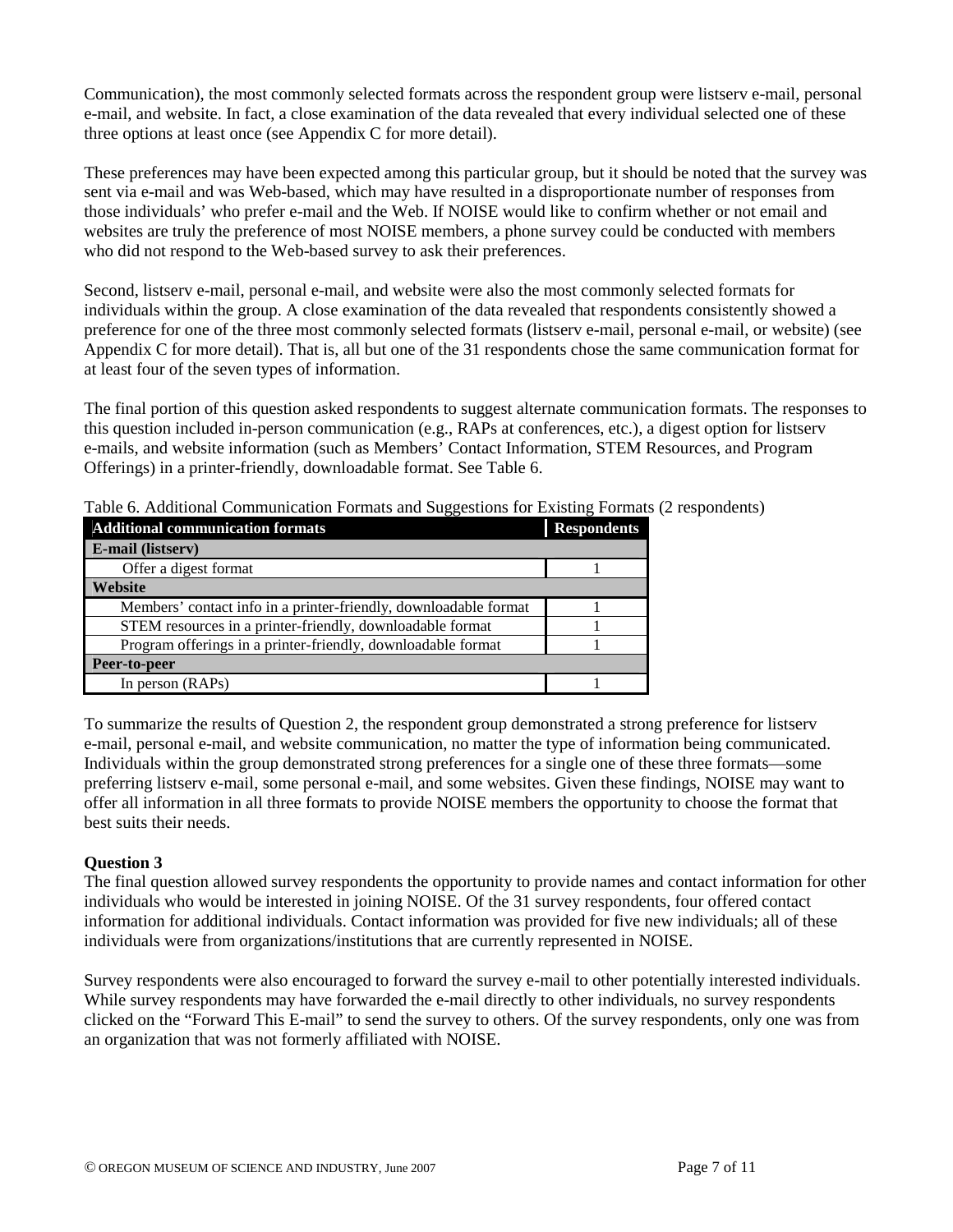## **Appendix A**

**Thank you for choosing to complete the NOISE survey.** 

**You will be asked to enter your contact information and answer two short questions.** 

**Then, you will have the opportunity to add additional representatives from your institution.** 

**Your responses will help NOISE communicate with you better.** 

| <b>First Name</b>                    |  |  |
|--------------------------------------|--|--|
| <b>Last Name</b>                     |  |  |
| <b>Organization/Institution Name</b> |  |  |
| <b>Title</b>                         |  |  |
| <b>Email</b>                         |  |  |
| Phone                                |  |  |

**What is the best way for NOISE to communicate with you about the following information?** 

|                               | Email<br>(personal) (listserv) | Email  | Website Blog |        | Online<br>message Phone<br>board |        | Snail<br>mail | Print<br>brochure/<br>catalog | Other form of | N <sub>0</sub><br>communication communication |
|-------------------------------|--------------------------------|--------|--------------|--------|----------------------------------|--------|---------------|-------------------------------|---------------|-----------------------------------------------|
| <b>NOISE</b><br>conference    | $\Box$                         | $\Box$ | $\Box$       | $\Box$ | $\Box$                           | $\Box$ | $\Box$        | $\Box$                        | $\Box$        | $\Box$                                        |
| Committee<br>meetings         | $\Box$                         | $\Box$ | $\Box$       | $\Box$ | $\Box$                           | $\Box$ | $\Box$        | $\Box$                        | $\Box$        | $\Box$                                        |
| Professional<br>development   | $\Box$                         | $\Box$ | $\Box$       | $\Box$ | $\Box$                           | $\Box$ | $\Box$        | $\Box$                        | $\Box$        | $\Box$                                        |
| <b>STEM</b> resources         | $\Box$                         | $\Box$ | $\Box$       | $\Box$ | $\Box$                           | $\Box$ | $\Box$        | $\Box$                        | $\Box$        | $\Box$                                        |
| Program<br>offerings          | $\Box$                         | $\Box$ | $\Box$       | $\Box$ | $\Box$                           | $\Box$ | $\Box$        | $\Box$                        | $\Box$        | $\Box$                                        |
| Members' contact<br>info      | $\Box$                         | $\Box$ | $\Box$       | $\Box$ | $\Box$                           | $\Box$ | $\Box$        | $\Box$                        | $\Box$        | $\Box$                                        |
| Peer-to-peer<br>communication | $\Box$                         | $\Box$ | $\Box$       | $\Box$ | $\Box$                           | $\Box$ | $\Box$        | $\Box$                        | $\Box$        | $\Box$                                        |

**If you selected "other form of communication" for any of the previous items, please list the item(s) and your preferred form of communication.**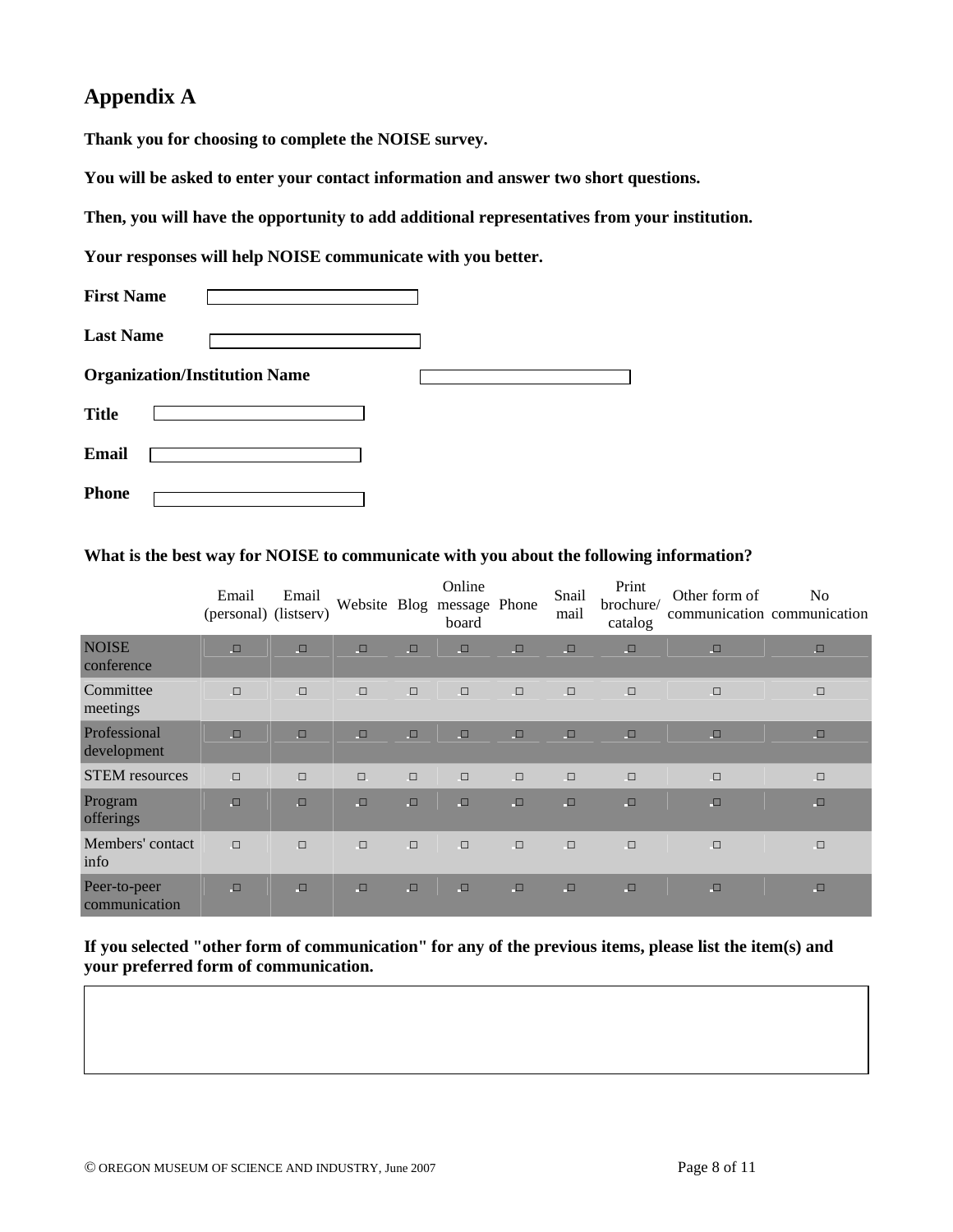#### **NOISE is an open organization. We would like to invite you to add additional representatives from your institution to the network.**

#### **\*Would you like to add an additional representative from your institution at this time?**

□ **Yes** 

#### □ **No**

[\*Note: If participants responded "no," they were taken to a "thank you" page at the end of the survey. If participants responded "yes," they were allowed to enter contact information for an additional contact, then they were asked if they wanted to enter another contact. This process was repeated until the participant either responded "no" or entered the maximum of three contacts, at which point the participant arrived at the end of the survey.]

| <b>Additional Contact First Name</b>                    |  |
|---------------------------------------------------------|--|
| <b>Additional Contact Last Name</b>                     |  |
| <b>Additional Contact Organization/Institution Name</b> |  |
| <b>Additional Contact Title</b>                         |  |
| <b>Additional Contact Email</b>                         |  |
| <b>Additional Contact Phone</b>                         |  |

**Thank you for completing the survey!** 

**If you have questions or comments, please contact us at NOISE@omsi.edu. We also encourage you to forward the survey email you received to other individuals who would be interested in NOISE.**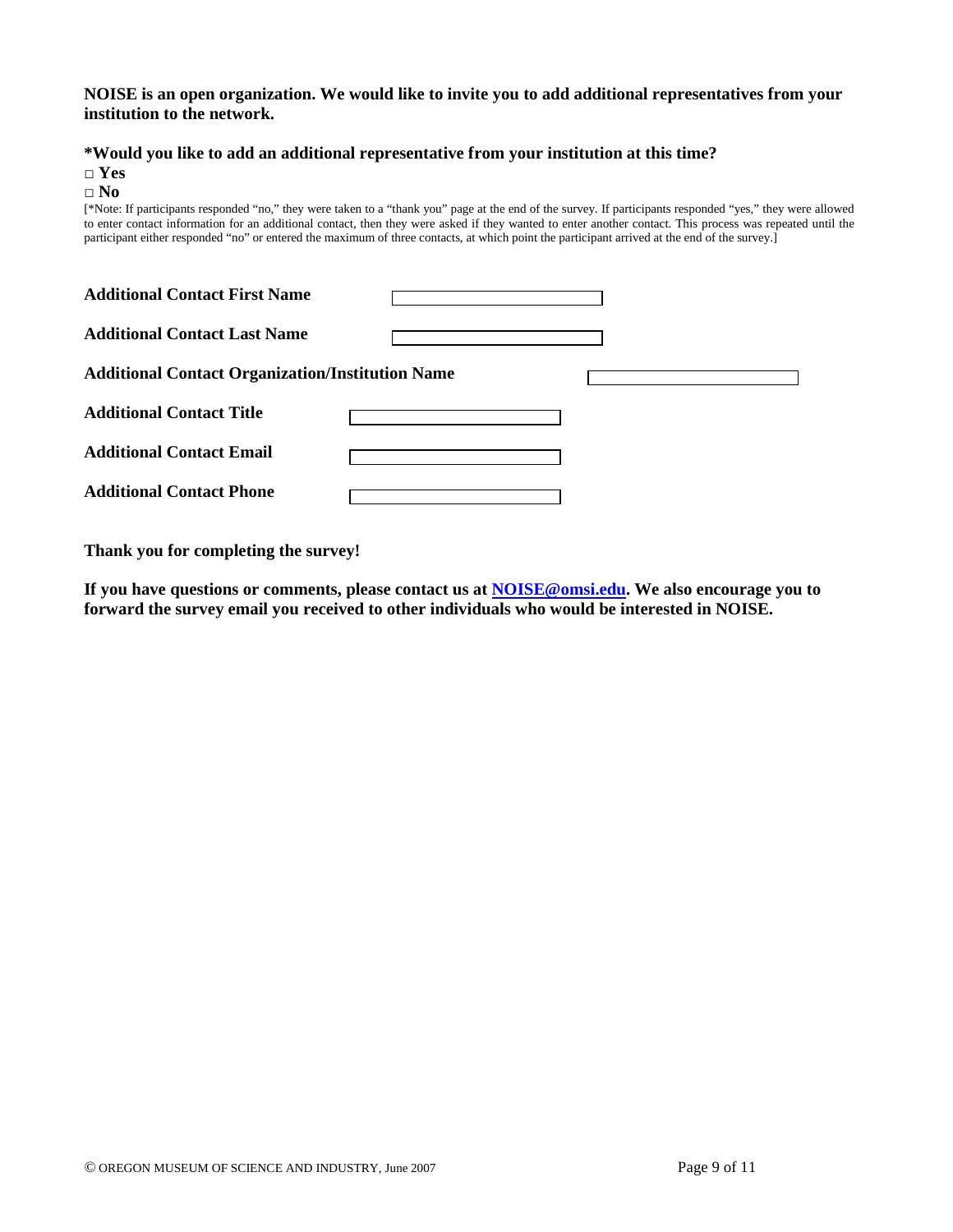# **Appendix B**